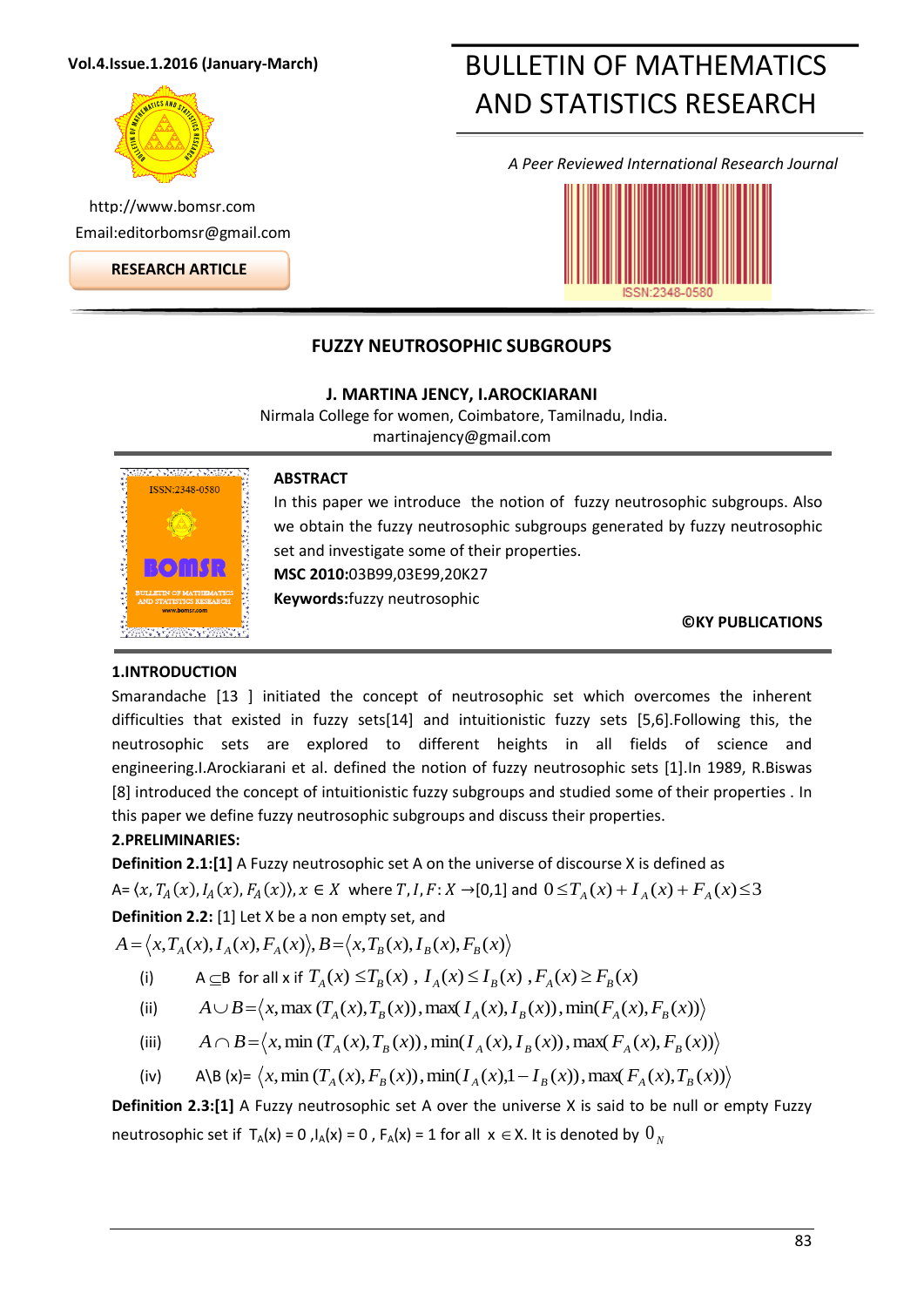**Definition 2.4:[1]** A Fuzzy neutrosophic set A over the universe X is said to be absolute fuzzy neutrosophic set if  $T_A(x) = 1$  ,  $I_A(x) = 1$  ,  $F_A(x) = 0$  for all  $x \in X$ . It is denoted by  $1_N$ 

Definition 2.5: [1] The complement of a Fuzzy neutrosophic set A is denoted by A<sup>c</sup> and is defined as

$$
A^{c} = \left\langle x, T_{A^{c}}(x), I_{A^{c}}(x), F_{A^{c}}(x) \right\rangle \text{ where } T_{A^{c}}(x) = F_{A}(x), I_{A^{c}}(x) = 1 - I_{A}(x), F_{A^{c}}(x) = T_{A}(x)
$$

The complement of a Fuzzy neutrosophic set A can also be defined as A $\mathsf{^c}$  =  $1_N - A$  .

**Definition 2.6:[2]** Let X and Y be two non empty sets and  $f: X \rightarrow Y$  be a function.

- (i) If  $B = \{(y, T_B(y), I_B(y), F_B(y)): y \in Y\}$  is a fuzzy neutrosophic set in Y then the pre image of B under  $f$  , denoted by  $f^{-1}(B)$  , is the fuzzy neutrosophic set in X defined by  $f^{-1}(B) = \left\{ (x, f^{-1}(T_B(x)), f^{-1}(I_B(x)), f^{-1}(F_B(x))) \right\} : x \in X \right\}$ Where  $f^{-1}(T_B(x)) = T_B(f(x))$ -
- $(ii)$  $A = \big\langle\!\big\langle x, T_{B}(x), I_{B}(x), F_{B}(x)\big\rangle\! : x\!\in\! X\big\rangle$ is a fuzzy neutrosophic set in X then the image of A under  $f$ , denoted by  $f(A)$ , is the fuzzy neutrosophic set in Y defined by  $f(A) = \{ (y, f(T_A(y)), f(I_A(y)), f( F_A(y)) \}$ :  $y \in Y \}$

$$
f(T_A(y)) = \begin{cases} \n\sup_{x \in f^{-1}(y)} T_A(x) & \text{if } f^{-1}(y) \neq 0_N \\
0 & \text{otherwise}\n\end{cases}
$$
\n
$$
\text{where } f(I_A(y)) = \begin{cases} \n\sup_{x \in f^{-1}(y)} I_A(x) & \text{if } f^{-1}(y) \neq 0_N \\
0 & \text{otherwise}\n\end{cases}
$$

$$
otherwise
$$

$$
\begin{aligned}\n\left(0 & \text{otherwise} \right) \\
f_{\sim}(F_A(y)) = \begin{cases}\n\inf_{x \in f^{-1}(y)} F_A(x) & \text{if } f^{-1}(y) \neq 0_N \\
1 & \text{otherwise}\n\end{cases}\n\end{aligned}
$$

And 
$$
f_*(F_A(y)) = (1 - f(1 - F_A))y
$$

**Definition 2.7:**[3] Let (*X*,.) be a group and let *A* be fuzzy neutrosophic set in  $X$  . Then  $A$  is called a fuzzy neutrosophic group (in short, FNG) in X if it satisfies

the following conditions: (i)  $T_A(xy) \ge T_A(x) \wedge T_A(y)$ ,  $I_A(xy) \ge I_A(x) \wedge I_A(y)$  and  $F_A(xy) \le F_A(x) \vee F_A(y)$  (ii)  $T_A(x^{-1}) \ge T_A(x), I_A(x^{-1}) \ge I_A(x), F_A(x^{-1}) \le F_A(x)$ 

**Definition 2.8:[3]** Let  $(X,.)$  be a groupoid and let  $A$  and  $B$  be two fuzzy neutrosophic sets in  $X$ . Then the fuzzy neutrosophic product of  $A$  and  $B$  ,  $A \circ B$  , is defined as follows: for any  $x \in X$  ,

$$
T_{A \circ B}(x) = \begin{cases} \vee_{y \in x} [T_A(y) \wedge T_B(z)] & \text{for each } (y, z) \in X \times X \text{ with } yz = x, \\ 0 & \text{otherwise} \end{cases}
$$
  
\n
$$
I_{A \circ B}(x) = \begin{cases} \vee_{y \in x} [I_A(y) \wedge I_B(z)] & \text{for each } (y, z) \in X \times X \text{ with } yz = x, \\ 0 & \text{otherwise} \end{cases}
$$
  
\n
$$
F_{A \circ B}(x) = \begin{cases} \wedge_{x \in x} [F_A(y) \vee F_B(z)] & \text{for each } (y, z) \in X \times X \text{ with } yz = x, \\ 1 & \text{otherwise} \end{cases}
$$
  
\n
$$
F_{A \circ B}(x) = \begin{cases} \wedge_{x \in x} [F_A(y) \vee F_B(z)] & \text{for each } (y, z) \in X \times X \text{ with } yz = x, \\ 1 & \text{otherwise} \end{cases}
$$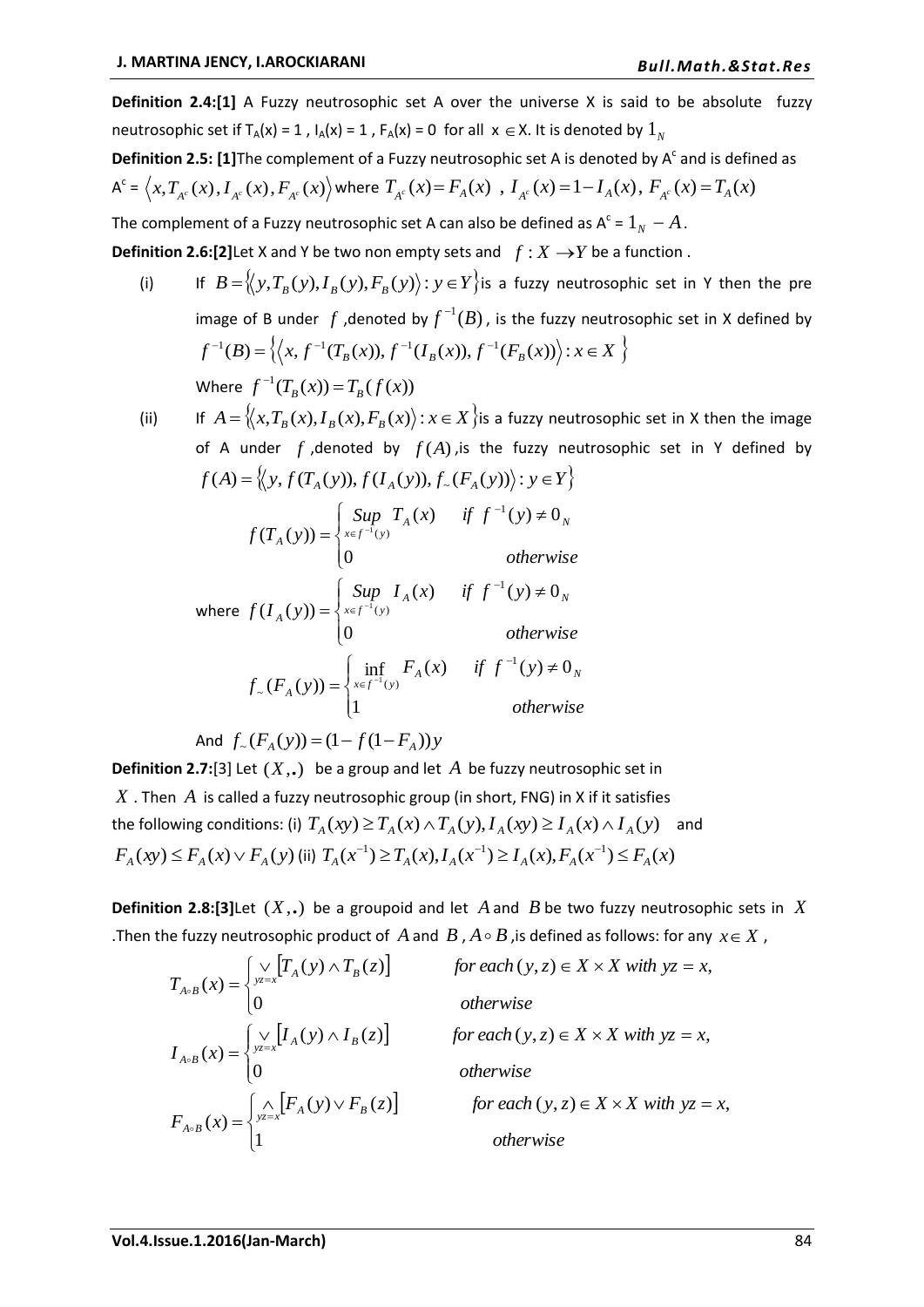**Definiion 2.9:[4]** Let  $G$  be a groupoid and let  $A \in FNS(G)$  . Then  $A$  is called a :

- **(1)** fuzzy neutrosophic left ideal (in short  $FNLI$ ) of G if for any  $x, y \in G$ ,  $A(xy) \ge A(y)$ . (i.e.,)  $T_A(xy) \ge T_A(y), I_A(xy) \ge I_A(y)$  and  $F_A(xy) \le F_A(y)$
- **(2)** fuzzy neutrosophic right ideal (in short *FNRI*) of G if for any  $x, y \in G$ ,  $A(xy) \ge A(x)$ . (i.e.,)  $T_A(xy) \ge T_A(x), I_A(xy) \ge I_A(x)$  and  $F_A(xy) \le F_A(x)$
- **(3)** fuzzy neutrosophic ideal (in short *FNI* ) of *G* if it is both a *FNLI* and *FNRI* It is clear that A is a  $FNI$  of G if and only if for any  $x, y \in G$ ,  $T_A(xy) \ge T_A(x) \vee T_A(y), I_A(xy) \ge I_A(x) \vee I_A(y)$  and  $F_A(xy) \le F_A(x) \wedge F_A(y)$ . Moreover a FNI (respectively FNLI, FNRI) is a FNSGP of G. Note that for any FNSGP A of G. we have  $T_A(x^n) \ge T_A(x), I_A(x^n) \ge I_A(x)$  $_A(\lambda)$ ,  $\mathbf{1}_A$  $F_A(x^n) \ge T_A(x), I_A(x^n) \ge I_A(x)$  and  $\ F_A(x^n) \le F_A(x)$  for each  $x \in G$ , where  $x^n$ is any composite of *x* 's.

We will denote the set of all  $\mathit{FNSGP}$  s of  $G$  as  $\mathit{FNSGP}(G)$ .

**Definition 2.10:[4]**Let  $(G,.)$  be a groupoid and let  $0_N \neq A \in FNS(G)$ . Then A is called a fuzzy neutrosophic subgroupoid in  $\overline{G}$  (in short ,  $\overline{FNSGP}$  in  $\overline{G}$  ) if  $\overline{A \circ A}$   $\subset$   $\overline{A}$  .

**Definition 2.11:[4]**Let  $(G,.)$  be a groupoid and let  $A \in FNS(X)$ . Then A is called a fuzzy neutrosophic subgroupoid in  $G$  (in short ,  $FNSGP$  in  $G$ ) if for any  $x, y \in G$ ,  $T_A(xy) \ge T_A(x) \wedge T_A(y), I_A(xy) \ge I_A(x) \wedge I_A(y)$  and  $F_A(xy) \le F_A(x) \vee F_A(y)$  . It is clear that  $0_{_N}$  and  $1_{_N}$  are both  $\mathit{FNSGP}$  s of  $G$  .

**Definition 2.12:[4]**Let  $A \in FNS(G)$ . Then  $A$  is said to have the sup property if for any  $T \in P(G)$ , there exists a  $t_0 \in T$  such that  $A(t_0) = \bigcup_{t \in T} A(t)$  .i.e.,

 $T_A(t_0)=\mathop{\vee}\limits_{t\in T}T_A(t),$   $I_A(t_0)=\mathop{\vee}\limits_{t\in T}I_A(t),$   $F_A(t_0)=\mathop{\wedge}\limits_{t\in T}F_A(t)$  , where  $\ P(G)$  denotes the power set of  $G$  .

**Definition 2.13: [4] Let** A be a fuzzy neutrosophic set in X and let  $\lambda, \mu, \nu \in I$  with  $\lambda + \mu + \nu \leq 3$ Then the set  $X_A^{(\lambda,\mu,\nu)} = \left\{x \in X : A(x) \ge C_{(\lambda,\mu,\nu)}(x)\right\} = \left\{x \in X : T_A(x) \ge \lambda, I_A \ge \mu, F_A \le \nu\right\}$  is called a  $(\lambda, \mu, \nu)$  – level subset of A.

### **3. FUZZY NEUTROSOPHIC SUBGROUPS**

### **Definition 3.1:**

Let  $G$  be a group and let  $A \in FNSGP(G)$ . Then  $A$  is called a fuzzy neutrosophic subgroup (in short , *FNSG* ) of G if  $A(x^{-1}) \ge A(x)$  .(i.e.,)  $T_A(x^{-1}) \ge T_A(x)$ ,  $I_A(x^{-1}) \ge I_A(x)$  and  $F_A(x^{-1}) \le F_A(x)$ for each  $x \in G$ .

## **Proposition 3.2:**

Let  $\{A_\alpha\}_{\alpha\in\beta}\subset FNSG(G).$  Then  $\bigcap_{\alpha\in\beta}A_\alpha\in FNSG(G).$ 

## **Proposition 3.3:**

Let  $A$  and  $B$  be any two  $FNSG$  s of a group  $G$  . Then the following conditions are equivalent:

(1)  $A \circ B \in FNSG(G)$ .

(2)  $A \circ B = B \circ A$ 

**Proof:** Proof is immediate.

**Proposition 3.4:** Let  $A \in FNSG(G)$  .Then  $A(x^{-1}) = A(x)$ ,

(i.e.,) 
$$
T_A(x^{-1}) = T_A(x), I_A(x^{-1}) = I_A(x), F_A(x^{-1}) = F_A(x)
$$
 and  $A(x) \le A(e)$ ,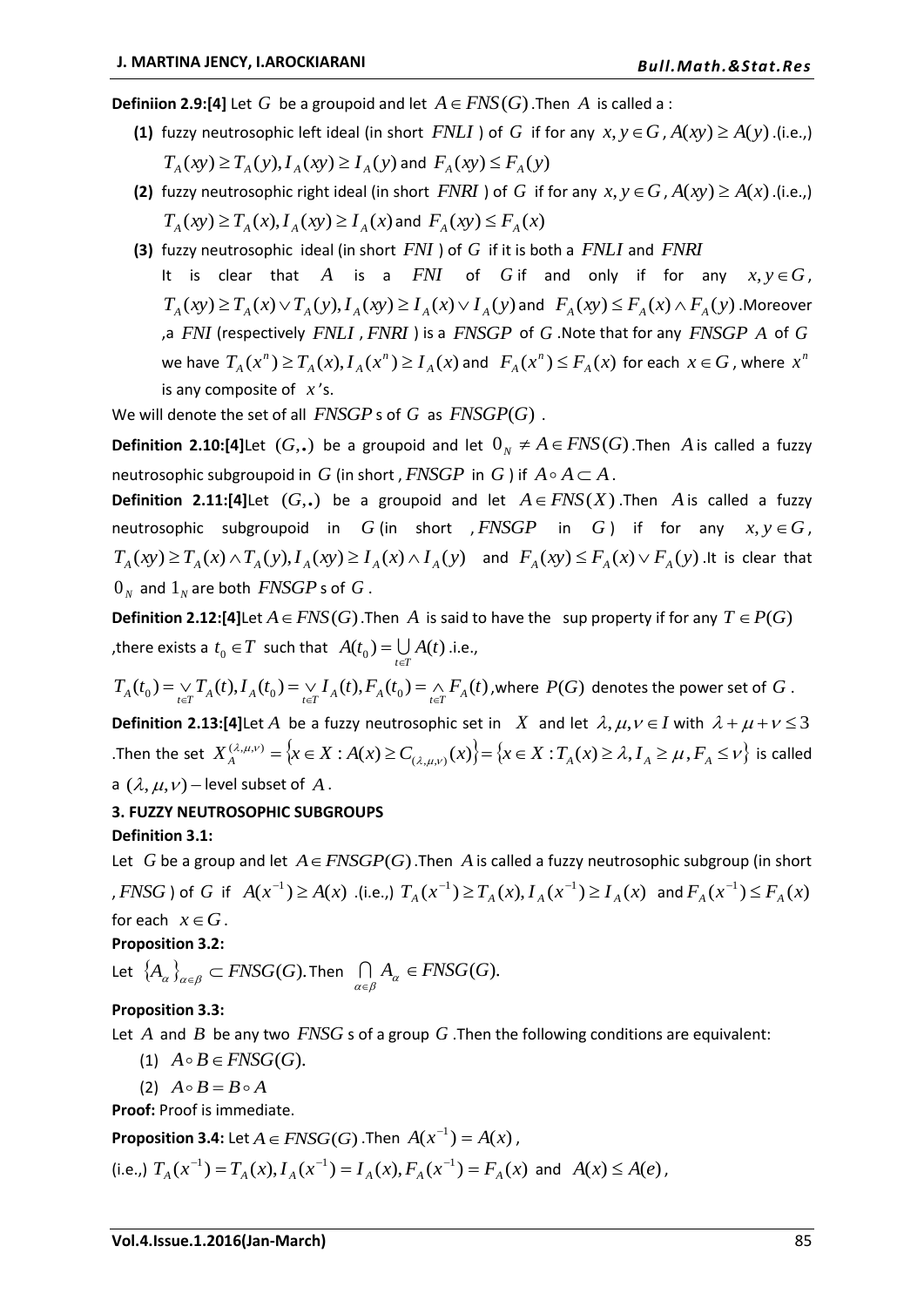(i.e.,)  $T_A(x) \le T_A(e)$ ,  $I_A(x) \le I_A(e)$ ,  $F_A(x) \ge F_A(e)$  for each  $x \in G$ , where e is the identity element of  $\emph{G}$  . **Proof:** Let  $x \in G$  . Then  $T_A(x) = T_A((x^{-1})^{-1}) \ge T_A(x^{-1})$ , for each  $x \in G$ .  $I_A(x) = I_A((x^{-1})^{-1}) \ge I_A(x^{-1})$  , for each  $x \in G$  .  $F_A(x) = F_A((x^{-1})^{-1}) \le F_A(x^{-1})$  , for each  $x \in G$  . Since  $A \in FNSG(G)$  ,  $T_A(x^{-1}) \ge T_A(x)$ ,  $I_A(x^{-1}) \ge I_A(x)$  and  $F_A(x^{-1}) \le F_A(x)$  for each  $x \in G$ . Hence  $T_A(x^{-1}) = T_A(x), I_A(x^{-1}) = I_A(x), F_A(x^{-1}) = F_A(x)$  $\mathcal{F}_{A}^{-1}$ ) =  $T_A(x)$ ,  $I_A(x^{-1}) = I_A(x)$ ,  $F_A(x^{-1}) = F_A(x)$ . (i.e.,)  $A(x^{-1}) = A(x)$ . On the other hand ,  $T_A(e) = T_A(xx^{-1}) \ge T_A(x) \wedge T_A(x^{-1}) = T_A(x)$  $I_A(x) \wedge T_A(x^{-1}) = T_A(x)$ ,  $I_A(e) = I_A(x^{-1}) \ge I_A(x) \wedge I_A(x^{-1}) = I_A(x)$  $I_{A}(x) \geq I_{A}(x) \wedge I_{A}(x^{-1}) = I_{A}(x),$  $F_A(e) = F_A(xx^{-1}) \leq F_A(x) \vee F_A(x^{-1}) = F_A(x)$  $^{-1}$ )  $\lt E$  (x)  $\lt E$  (x<sup>-</sup> Hence  $T_A(x) \le T_A(e)$ ,  $I_A(x) \le I_A(e)$ ,  $F_A(x) \ge F_A(e)$  for each  $x \in G$ . (i.e.,)  $A(x) \le A(e)$ . This completes the proof. **Proposition 3.5:**If  $A \in FNSG(G)$  , then  $G_A = \{x \in G : A(x) = A(e), i.e., T_A(x) = T_A(e), I_A(x) = I_A(e), F_A(x) = F_A(e)\}$  is a subgroup of  $G$ **Proof:** Let  $x, y \in G_A$ . Then  $T_A(x) = T_A(e), I_A(x) = I_A(e), F_A(x) = F_A(e)$  and  $T_A(y) = T_A(e), I_A(y) = I_A(e), F_A(y) = F_A(e)$ . Thus  $T_A(xy^{-1}) \ge T_A(x) \wedge T_A(y^{-1})$  $=T_A(x) \wedge T_A(y)$  (by Proposition 3.4)  $=T_A(e) \wedge T_A(e) = T_A(e)$ . Similarly,  $I_A(xy^{-1}) \geq I_A(e)$ .  $F_A(xy^{-1}) \leq F_A(x) \vee F_A(y^{-1})$  $F_A(x) \vee F_A(y)$  (by Proposition 3.4)  $F_{A}(e) \vee F_{A}(e) = F_{A}(e)$ . On the other hand , by proposition 3.4  $T_A(xy^{-1}) \le T_A(e)$  ,  $I_A(xy^{-1}) \le I_A(e)$  ,  $F_A(xy^{-1}) \ge F_A(e)$  $T_A(xy^{-1}) = T_A(e)$  $I_A(e)$ ,  $I_A(xy^{-1}) = I_A(e)$  $F_A^{\text{-1}}$ ) =  $I_A(e)$ ,  $F_A(xy^{-1}) = F_A(e)$  $A^{-1}$ ) =  $F_A(e)$ .(i.e.,)  $A(xy^{-1}) = A(e)$ .Thus  $xy^{-1} \in G_A$  .Hence  $G_A$  is a subgroup of  $|G|$ . **Proposition 3.6:** Let  $A \in FNSG(G)$ . If  $A(xy^{-1}) = A(e)$  . (i.e.,)  $T_A(xy^{-1}) = T_A(e)$  $I_A(e)$ ,  $I_A(xy^{-1}) = I_A(e)$  $^{-1}) = I_A(e)$ ,  $F_A(xy^{-1}) = F_A(e)$  $f^{-1}$ ) =  $F_A(e)$  for any  $x, y \in G$  , then  $A(x) = A(y)$ , (i.e.,)  $T_A(x) = T_A(y), I_A(x) = I_A(y), F_A(x) = F_A(y).$ **Proof:** Let  $x, y \in G$  . Then  $T_A(x) = T_A((xy^{-1})y) \ge T_A(xy^{-1}) \wedge T_A(y) = T_A(e) \wedge T_A(y) = T_A(y)$  $(T^{-1})$ y)  $\geq T_A(xy^{-1}) \wedge T_A(y) = T_A(e) \wedge T_A(y) = T_A(y)$ .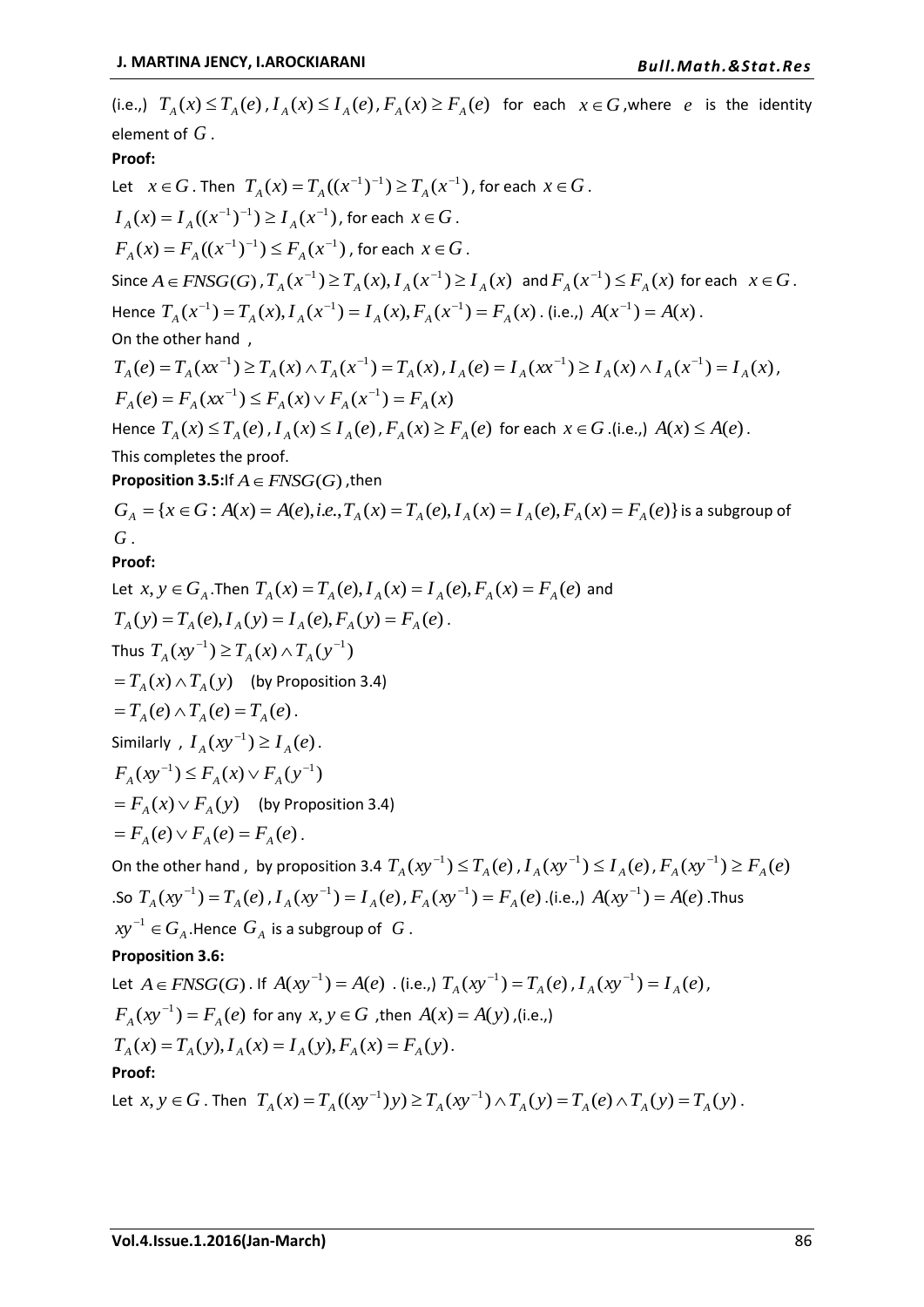On the other hand , by Proposition 3.4  $T_A(x^{-1}) = T_A(x)$  $\sigma^{-1}$ ) =  $T_{A}(x)$ , then we have

 $T_A (xy^{-1}) = T_A ((yx^{-1})^{-1}) = T_A (yx^{-1})$  and thus  $T_A(y) = T_A((yx^{-1})x) \ge T_A(yx^{-1}) \wedge T_A(x) = T_A(xy^{-1}) \wedge T_A(x) = T_A(e) \wedge T_A(x) = T_A(x).$  $(T(x) > T(xx^{-1}) \cdot T(x) = T(x)^{-1}$ So  $T_A(x) = T_A(y)$ . By the similar arguments, we have  $I_A(x) = I_A(y)$ ,  $F_A(x) = F_A(y)$ . This completes the proof.

# **Corollary 3.7 :**

Let  $A \in FNSG(G)$  . If  $G_A$  is a normal subgroup of  $G$  , then  $A$  is constant on each coset of  $G_A$ . **Proof:**

Let  $a \in G$  and let  $x \in aG_A$ . Then there exists  $x' \in G_A$  such that  $x = ax'$ . Since  $G_A$  is normal and  $x' \in G_A$ ,  $xa^{-1} = ax' a^{-1} \in G_A$ . Thus  $T_A(xa^{-1}) = T_A(e)$  $I_A(e)$ ,  $I_A(xa^{-1}) = I_A(e)$  $F_A(e)$  and  $F_A(xa^{-1}) = F_A(e)$  $^{-1}$ ) =  $F_A(e)$ . By Proposition 3.6,  $T_A(x) = T_A(a)$ ,  $I_A(x) = I_A(a)$  and  $F_A(x) = F_A(a)$ . So A is constant on  $aG_A$  for each  $a \in G$  . By the similar arguments, we can see that  $A$  is constant on  $G_A a$  for each  $a \in G$ . Hence  $A$  is constant on each coset of  $G_A$ .

## **Note:**

Let  $H$  be a subgroup of  $G$ . Then the number of right [respectively left] cosets of  $H$  in  $G$  is called index of H in G and denoted by  $|G:H|$ . If G is a finite group , then there can be only a finite number of distinct right [respectively left] cosets of  $|H|$ . Hence the index  $|G:H|$  is finite .If  $|G|$  is an infinite group ,then  $\lfloor G\!:\!H\rfloor$  may be either finite or infinite.

## **Corollary 3.8 :**

Let  $A \in FNSG(G)$  and let  $G_A$  be normal .If  $G_A$  has a finite index, then  $A$  has the sup -property. **Proof:**

Let  $T \subset G$  .Since  $G_A$  has finite index , let the index  $[G:G_A]=n$  , say  $\mathcal{A} = \{a_1G_A,.....a_nG_A\}$ , where  $a_i \in G(i=1,...n)$  and  $a_iG_A \cap a_jG_A = \phi$  for any  $i \neq j$  . Let  $t \in T$  . Since  $\bigcup A = \bigcup^{n}$ *i*  $G = \bigcup A$ <sup>*a*</sup><sub>*i*</sub> $G$ <sub>*i*</sub>  $=1$  $\mathsf{P}=\bigcup \mathsf{A}=\bigcup a_iG_i$  , there exists  $i\in\{1,2,...n\}$  such that  $t\in a_iG_{_A}$  .Since  $G_{_A}$  is normal ,by corollary 3.7,  $T_A(t) = T_A(a_i)$ ,  $I_A(t) = I_A(a_i)$ ,  $F_A(t) = F_A(a_i)$  on  $a_iG_A$ , say  $T_A(t) = \alpha_i$ ,  $I_A(t) = \beta_i$ ,  $F_A(t) = \gamma_i$ 

, where  $\alpha_i$ ,  $\beta_i$ ,  $\gamma_i \in I$  and  $\alpha_i + \beta_i + \gamma_i \leq 3$ . Thus there exists a  $t_0 \in T$  such that

$$
T_A(t_0) = \bigvee_{t \in T} T_A(t) = \bigvee_{i=1}^n \alpha_i, I_A(t_0) = \bigvee_{t \in T} I_A(t) = \bigvee_{i=1}^n \beta_i, F_A(t_0) = \bigwedge_{t \in T} F_A(t) = \bigwedge_{i=1}^n \gamma_i
$$
. Hence *A* has the

sup- property.

### **Proposition 3.9 :**

 $A$   $\in$   $FNSG(G)$  if and only if  $\, T_{_A}(xy^{-1})$   $\ge$   $T_{_A}(x)$   $\wedge$   $T_{_A}(y)$  ,  $I_{_A}(xy^{-1})$   $\ge$   $I_{_A}(x)$   $\wedge$   $I_{_A}(y)$  ,

$$
F_A(xy^{-1}) \le F_A(x) \vee F_A(y) \text{ for any } x, y \in G.
$$

**Proof:**

Proof follows from Definition 3.1 and Proposition 3.4.

# **Proposition 3.10 :**

A group *G* cannot be the union of two proper *FNSGs*.

# **Proof:**

Let A and B be proper  $FNSG$  s of a group G such that  $A \cup B = 1_N$ ,  $A \neq 1_N$  and  $B \neq 1_N$ .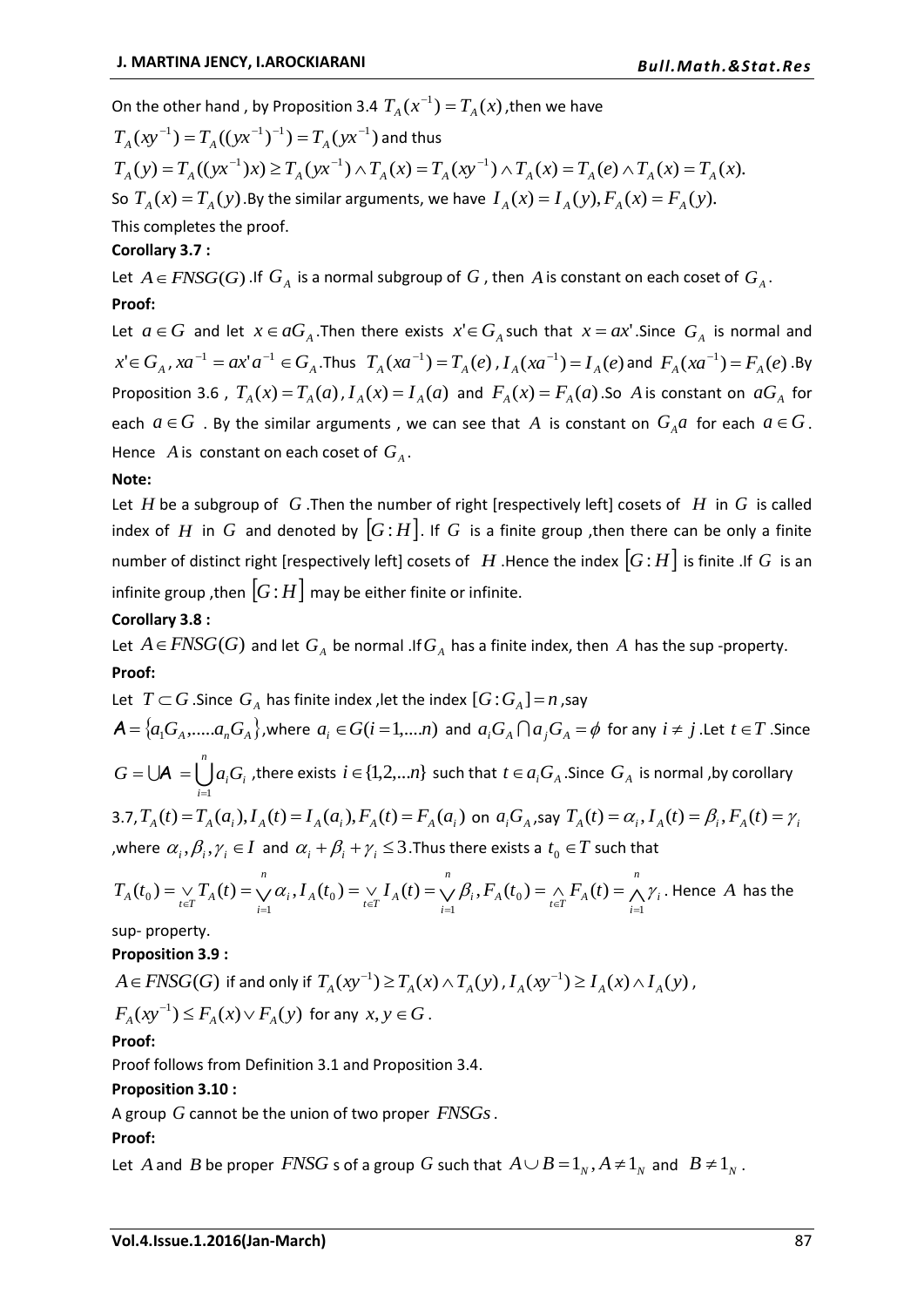$A \cup B = 1_{_N} \Rightarrow T_{_A} \vee T_{_B} = 1, I_{_A} \vee I_{_B} = 1, F_{_A} \wedge F_{_B} = 0$  .Then  $T_{_A} = 1$  or  $T_{_B} = 1$  ,  $I_{_A} = 1$  or  $I_{_B} = 1$  ,  $F_A = 0$  or  $F_B = 0$ . Since  $A \neq 1_N$  and  $B \neq 1_N$ ,  $T_A \neq 1$  or  $I_A \neq 1$  or  $F_A \neq 0$  and  $T_{\scriptscriptstyle B}$   $\neq$  1 *or*  $I_{\scriptscriptstyle B}$   $\neq$  1 *or*  $F_{\scriptscriptstyle B}$   $\neq$  0 .In either cases,this is a contradiction.This completes the proof. **Proposition 3.11:**

If A is a FNSGP of a group G, then A is a FNSG of G. **Proof:**

Let  $x \in G$  . Since  $G$  is finite , x has the finite order say n. Then  $x^n = e$  , where  $e$  is the identity of  $G$ . Thus  $x^{-1} = x^{n-1}$ . Since A is a  $FNSGP$  of a group  $G$  ,  $T_A(x^{-1}) = T_A(x^{n-1}) = T_A(x^{n-2}x) \ge T_A(x)$ *A n*  $T_A(x^{-1}) = T_A(x^{n-1}) = T_A(x^{n-2}x) \ge$ 

 $I_A(x^{-1}) = I_A(x^{n-1}) = I_A(x^{n-2}x) \ge I_A(x)$ *A n*  $I_A(x^{-1}) = I_A(x^{n-1}) = I_A(x^{n-2}x) \ge 0$ *n n*  $^{-1}$ ) =  $F(x^{n-1}) = F(x^{n-1})$ 

$$
F_A(x^{-1}) = F_A(x^{n-1}) = F_A(x^{n-2}x) \le F_A(x)
$$

Hence  $A$  is a  $FNSG$  of  $G$ .

# **Proposition 3.12:**

Let *A* be a *FNSG* of a group *G* and let  $x \in G$ . Then  $A(xy) = A(y)$ , (i.e.,)  $T_A(xy) = T_A(x)$ ,  $I_A(xy) = I_A(x)$ ,  $F_A(xy) = F_A(x)$  for each  $y \in G$  if and only if  $A(x) = A(e)$ . (i.e.,)  $T_A(x) = T_A(e), I_A(x) = I_A(e), F_A(x) = F_A(e)$  , where  $e$  is the identity of  $G$ .

# **Proof:**

Suppose  $A(xy) = A(y)$  for each  $y \in G$ . Then clearly  $A(x) = A(e)$ .

Conversely, suppose  $A(x) = A(e)$ . Then by Proposition 3.4,

 $T_A(y) \leq T_A(x)$ ,  $I_A(y) \leq I_A(x)$ ,  $F_A(y) \leq F_A(x)$  for each  $y \in G$  . Since A is a FNSG of G, then  $T_A(xy) \ge T_A(x) \wedge T_A(y)$ ,  $I_A(xy) \ge I_A(x) \wedge I_A(y)$ ,  $F_A(xy) \le F_A(x) \vee F_A(y)$ . Thus

 $T_A(xy) \ge T_A(y), I_A(xy) \ge I_A(y), F_A(xy) \le F_A(y)$  for each  $y \in G$ .

On the other hand ,by Proposition 3.4,

$$
T_A(y) = T_A(x^{-1}xy) \ge T_A(x) \wedge T_A(xy), I_A(y) \ge I_A(x) \wedge I_A(xy), F_A(y) \le F_A(x) \vee F_A(xy).
$$
  
Since  $T_A(x) \ge T_A(y), I_A(x) \ge I_A(y), F_A(x) \le F_A(y)$  for each  $y \in G$ .  
 $T_A(x) \wedge T_A(xy) = T_A(xy), I_A(x) \wedge I_A(xy) = I_A(xy), F_A(x) \vee F_A(xy) = F_A(xy).$ So  
 $T_A(y) \ge T_A(xy), I_A(y) \ge I_A(xy), F_A(y) \le F_A(xy)$  for each  $y \in G$ . Hence  
 $T_A(xy) = T_A(y), I_A(xy) = I_A(y), F_A(xy) = F_A(y)$  for each  $y \in G$ .

# **Proposition 3.13:**

Let  $f: G \to G$  be a group homomorphism, let  $A \in FNSG(G)$  and let  $B \in FNSG(G')$ . Then the following hold:

(i) If A has the sup-property, then  $f(A) \in FNG(G')$ .

(ii) 
$$
f^{-1}(B) \in FNSG(G)
$$
.

**Proof:**

- (i) By Proposition 5.4 in [4],(i.e.,)Let  $f: G \rightarrow G''$  be a groupoid homomorphism and let  $A \in FNS(G)$  have the sup property .
- (1) If  $A \in FNSGP(G)$ , then  $f(A) \in FNSGP(G^{\prime\prime})$ .
- (2) If  $A$  is a  $FNI(FNLI, FNRI)$  of  $G$ , then  $f(A)$  is a  $FNI(FNLI, FNRI)$  of  $G$ ".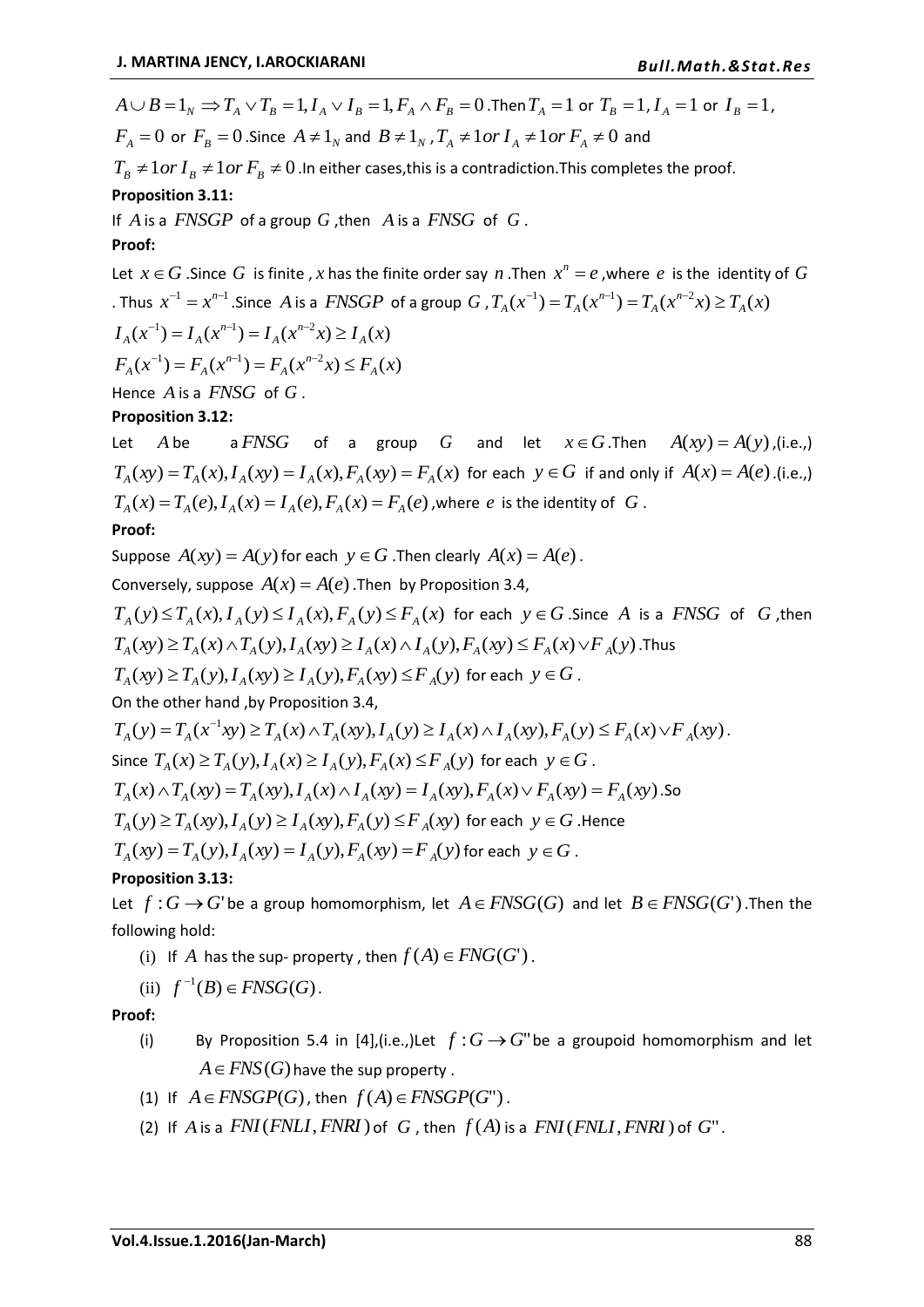Since  $f(A) \in FNSGP(G)$ , it is enough to show that  $(y^{-1}) \ge T_{f(A)}(y), I_{f(A)}(y^{-1}) \ge I_{f(A)}(y), F_{f(A)}(y^{-1}) \le F_{f(A)}(y)$ 1  $(A)$   $(V)$ ,  $\Gamma_{f(A)}$ 1  $(A)$   $(V)$ ,  $I_{f(A)}$  $T_{f(A)}(y^{-1}) \geq T_{f(A)}(y),$   $I_{f(A)}(y^{-1}) \geq I_{f(A)}(y),$   $F_{f(A)}(y^{-1}) \leq F_{f(A)}(y)$  for each  $y \in f(G)$ . Let  $y \in f(G)$ . Then  $\phi \neq f^{-1}(y) \subset G$ . Since A has the sup- property, there exists  $x_0 \in f^{-1}(y)$  $x_0 \in f^{-1}(y)$ such that  $T_A(x_0) = \bigvee_{t \in f^{-1}(y)} T_A(t), I_A(x_0) = \bigvee_{t \in f^{-1}(y)} I_A(t), F_A(x_0) = \bigwedge_{t \in f^{-1}(y)} F_A(t)$ . Thus  $T_{f(A)}(y^{-1}) = f(T_A)(y^{-1}) = \bigvee_{x \in \mathcal{X} \setminus \{1\}} T_A(t) \ge T_A(x_0^{-1}) \ge T_A(x_0) = T_{f(A)}(y)$  $\int_{(\mathbf{y}^{-1})} \mathbf{1}_A(\mathbf{t}) \leq \mathbf{1}_A(\mathcal{A}_0)$  $1 = f(T) \cdot \frac{-1}{2}$  $T_{f(A)}(y^{-1}) = f(T_A)(y^{-1}) = \bigvee_{t \in f^{-1}(y^{-1})} T_A(t) \ge T_A(x_0^{-1}) \ge T_A(x_0) = T_{f(A)}(y)$ Ė  $^{-1}$  $\sqrt{2}$   $f(T)$  $(x)$  $\bigvee_{T_{A} \subset T_{A}} T_{A}(t) \geq T_{A}(x_{0}^{-1}) \geq T_{A}(x_{0}) = T_{f(A)}(y).$  $(y^{-1}) = f(I_A)(y^{-1}) = \bigvee_{x \in I_A} I_A(t) \ge I_A(x_0^{-1}) \ge I_A(x_0) = I_{f(A)}(y)$  $\int_{(\mathbf{y}^{-1})} \mathbf{1}_A(\mathbf{t}) \leq \mathbf{1}_A(\mathcal{A}_0)$  $v^{1}$   $\rightarrow$  f(I)  $\sim$ <sup>-1</sup>  $I_{f(A)}(y^{-1}) = f(I_A)(y^{-1}) = \bigvee_{t \in f^{-1}(y^{-1})} I_A(t) \ge I_A(x_0^{-1}) \ge I_A(x_0) = I_{f(A)}(y)$  $\epsilon$  $^{-1}$  $\sqrt{f(T)}$  $\bigvee_{-1} I_A(t) \geq I_A(x_0^{-1}) \geq I_A(x_0) = I_{f(A)}(y).$  $(y^{-1}) = f(F_A)(y^{-1}) = \bigwedge_{x \in [x-1], x \in F_A} F_A(t) \leq F_A(x_0^{-1}) \leq F_A(x_0) = F_{f(A)}(y)$  $\sum_{(y^{-1})} F_A(t) \geq F_A(\lambda_0)$  $1 = f(F) / (1)^{-1}$  $F_{f(A)}(y^{-1}) = f(F_A)(y^{-1}) = \bigwedge_{t \in f^{-1}(y^{-1})} F_A(t) \le F_A(x_0^{-1}) \le F_A(x_0) = F_{f(A)}(y)$  $\epsilon$  $^{-1}$  $\sqrt{F}$   $\sqrt{F}$  $\bigwedge_{\substack{1_{(1,1)} \ S_{(1,1)}}} F_A(t) \leq F_A(x_0^{-1}) \leq F_A(x_0) = F_{f(A)}(y).$ 

Hence  $f(A) \in FNSG(G)$ .

- (ii) By Proposition 5.1 in [ ], (i.e.,) Let  $f: G \to G''$  be a groupoid homomorphism and let  $B \in FNS(G'')$
- (1) If  $B \in FNSGP(G^{\prime\prime})$ , then  $f^{-1}(B) \in FNSGP(G)$ .
- (2) If *B* is a  $FNI(FNLI, FNRI)$  of *G*" then  $f^{-1}(B)$  is a  $FNI(FNLI, FNRI)$  of *G*. Since  $f^{-1}(B) \in FNSGP(G)$ , it is enough to show that  $f^{-1}(B)(x^{-1}) \geq f^{-1}(B)(x)$  for each  $x \in G$ .

Let  $x \in G$  .Then

$$
T_{f^{-1}(B)}(x^{-1}) = f^{-1}(T_B)(x^{-1}) = T_B(f(x^{-1})) = T_B(((f(x))^{-1}) \ge T_B(f(x)) = T_{f^{-1}(B)}(x),
$$
  
\n
$$
I_{f^{-1}(B)}(x^{-1}) = f^{-1}(I_B)(x^{-1}) = I_B(f(x^{-1})) = I_B(((f(x))^{-1}) \ge I_B(f(x)) = I_{f^{-1}(B)}(x),
$$
and  
\n
$$
F_{f^{-1}(B)}(x^{-1}) = f^{-1}(F_B)(x^{-1}) = F_B(f(x^{-1})) = F_B(((f(x))^{-1}) \le F_B(f(x)) = F_{f^{-1}(B)}(x).
$$
  
\nHence  $f^{-1}(B) \in FNSG(G).$ 

**Proposition 3.14:**

Let  $G_p$  be the cyclic group of prime order p. Then  $A \in FNSG(G_p)$  if and only if  $A(x) = A(1) \le A(0)$ , (i.e.,)  $T_A(x) = T_A(1) \le T_A(0)$ ,  $I_A(x) = I_A(1) \le I_A(0)$ ,  $F_A(x) = F_A(1) \ge F_A(0)$ for each  $0 \neq x \in G_p$ .

### **Proof:**

Suppose  $A \in FNSG(G_p)$  and let  $0 \neq x \in G_p$ . Then  $T_A(xy) \ge T_A(x) \wedge T_A(xy), I_A(xy) \ge I_A(x) \wedge I_A(xy), F_A(xy) \le F_A(x) \vee F_A(xy)$  for any  $x, y \in G_p$ Since  $G_p$  is the cyclic group of prime order p,  $G_p = \{0,1,2,...,p-1\}$ . Since x is the sum of 1's and 1 is the sum of x's,  $T_A(x) \ge T_A(1) \ge T_A(x)$ ,  $I_A(x) \ge I_A(1) \ge I_A(x)$  and  $F_A(x) \le I_A(1) \le I_A(x)$ . Thus  $T_A(x) = T_A(1), I_A(x) = I_A(1), F_A(x) = F_A(1)$ . Since 0 is the identity element of  $G_p$ ,  $T_A(x) \le T_A(0), I_A(x) \le I_A(0), F_A(x) \ge F_A(0)$  . Hence the necessary conditions hold. Conversely, suppose the necessary conditions hold, and let  $x, y \in G_p$  . Then we have four cases : (i)  $x \neq 0$ ,  $y \neq 0$  and  $x = y$  (ii)  $x \neq 0$ ,  $y = 0$  (iii)  $x = 0$ ,  $y \neq 0$  (iv)  $x \neq 0$ ,  $y \neq 0$  and  $x \neq y$ . Case (i) Suppose  $x \neq 0$ ,  $y \neq 0$  and  $x = y$ . Then by the hypothesis,  $T_A(x) = T_A(y) = T_A(1) \leq T_A(0)$ ,  $I_A(x) = I_A(y) = I_A(1) \leq I_A(0)$  and  $F_A(x) = F_A(y) = F_A(1) \geq F_A(0)$ . So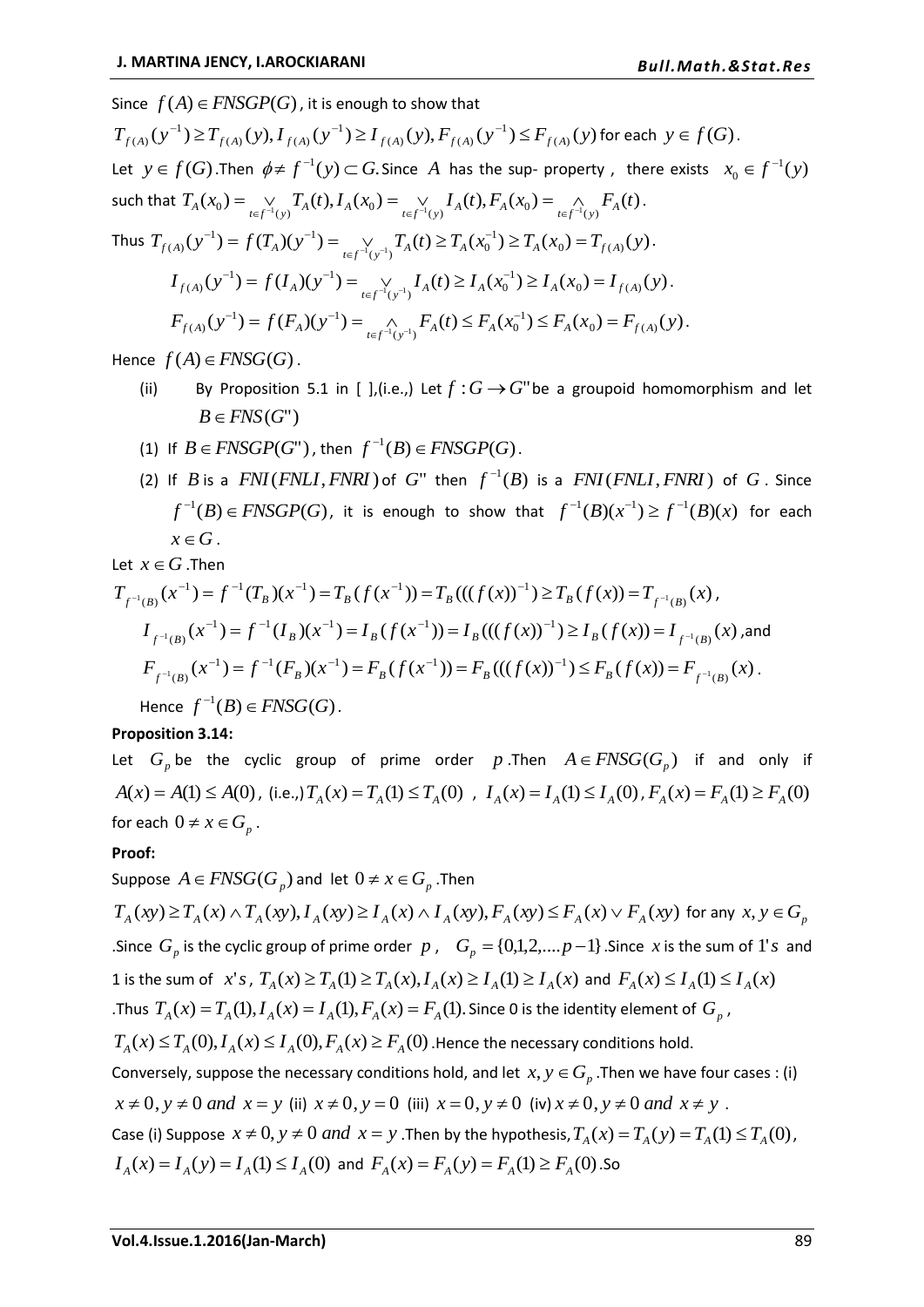$$
T_A(x - y) = T_A(0) \ge T_A(x) \land T_A(y), I_A(x - y) = I_A(0) \ge I_A(x) \land I_A(y)
$$
  
\n
$$
F_A(x - y) = F_A(0) \le F_A(x) \lor F_A(y).
$$
  
\nCase (ii) Suppose  $x \ne 0$  and  $y = 0$ . Since  $x - y \ne 0$ , by the hypothesis,  
\n
$$
T_A(x - y) = T_A(x) = T_A(1) \le T_A(0) = T_A(y), I_A(x - y) = I_A(x) = I_A(1) \le I_A(0) = I_A(y)
$$
 and  
\n
$$
F_A(x - y) = F_A(x) = F_A(1) \ge F_A(0) = F_A(y).
$$
So  
\n
$$
T_A(x - y) \ge T_A(x) \land T_A(y), I_A(x - y) \ge I_A(x) \land I_A(y), F_A(x - y) \le F_A(x) \lor F_A(y).
$$
  
\nCase (iii) is the same as Case (ii).  
\nCase (iv) Suppose  $x \ne 0$ ,  $y \ne 0$  and  $x \ne y$ . Since  $x - y \ne 0$ , by the hypothesis,  
\n
$$
T_A(x - y) = T_A(x) = T_A(y) = T_A(1) \le T_A(0), I_A(x - y) = I_A(x) = I_A(y) = I_A(1) \le I_A(0),
$$
  
\n
$$
F_A(x - y) = F_A(x) = F_A(y) = F_A(1) \ge F_A(0).
$$
So  
\n
$$
T_A(x - y) \ge T_A(x) \land T_A(y), I_A(x - y) \ge I_A(x) \land I_A(y), F_A(x - y) \le F_A(x) \lor F_A(y).
$$
 In all,  
\n
$$
T_A(x - y) \ge T_A(x) \land T_A(y), I_A(x - y) \ge I_A(x) \land I_A(y), F_A(x - y) \le F_A(x) \lor F_A(y).
$$
 Hence by

Proposition 3.5,  $A \in FNSG(G_p)$ .

## **Proposition 3.15:**

The  $\sqrt{FNI(FNLI, FNRI)}$  in a group  $G$  are just the constant mappings.

## **Proof:**

Suppose A is a constant mapping and let  $x, y \in G$ . Then  $T_A(xy) = T_A(x) = T_A(y)$ ,  $I_A(xy) = I_A(x) = I_A(y)$ ,  $F_A(xy) = F_A(x) = F_A(y)$ . So A is a FNI of G.

Now suppose A is a FNLI of G. Then  $T_A(xy) \ge T_A(y)$ ,  $I_A(xy) \ge I_A(y)$ ,  $F_A(xy) \le F_A(y)$ for any  $x, y \in G$  . In particular ,  $T_A(x) \ge T_A(e)$ ,  $I_A(x) \ge I_A(e)$ ,  $F_A(x) \le F_A(e)$  for each  $x \in G$ . Moreover ,  $T_A(e) = T_A(x^{-1}x) \ge T_A(x)$ ,  $I_A(e) = I_A(x^{-1}x) \ge I_A(x)$ ,  $F_A(e) = F_A(x^{-1}x) \le F_A(x)$ For each  $x \in G$ . So  $T_A(x) = T_A(e)$ ,  $I_A(x) = I_A(e)$ ,  $F_A(x) = F_A(e)$  for each  $x \in G$ . Hence A is a constant mapping.

### **Proposition 3.16:**

Let A be a  $FNSG$  of a group G. Then for each  $(\lambda, \mu, \nu) \in I^3$  with  $(\lambda, \mu, \nu) \leq A(e)$ , (i.e.,)  $\lambda \leq T_A(e), \mu \leq I_A(e), \nu \geq F(e)$ ,  $G_A^{(\lambda,\mu,\gamma)}$  is a subgroup of  $G$  , where  $e$  is the identity of  $G$ . **Proof:**

Clearly,  $G_A^{(\lambda,\mu,\gamma)} \neq \phi$ . Let  $x, y \in G_A^{(\lambda,\mu,\gamma)}$ . Then  $A(x) \geq (\lambda,\mu,\nu)$  and  $A(y) \geq (\lambda,\mu,\nu)$ . (i.e.,)  $T_A(x) \geq \lambda$ ,  $I_A(x) \geq \mu$ ,  $F_A(x) \leq \nu$  and  $T_A(y) \geq \lambda$ ,  $I_A(y) \geq \mu$ ,  $F_A(y) \leq \nu$ . Since  $A \in FNSG(G)$ ,  $T_A(xy) \ge T_A(x) \wedge T_A(y) \ge \lambda$ ,  $I_A(xy) \ge I_A(x) \wedge I_A(y) \ge \mu$ ,  $F_A(xy) \le F_A(x) \vee F_A(y) \le \nu$ . Thus  $A(xy) \ge (\lambda, \mu, \nu)$  .So  $xy \in G_A^{(\lambda, \mu, \nu)}$  .On the other hand ,  $T_A(x^{-1}) \ge T_A(x) \ge \lambda$ ,  $I_A(x^{-1}) \ge I_A(x) \ge \mu$ ,  $F_A(x^{-1}) \le F_A(x) \le \nu$ . Thus  $A(x^{-1}) \ge (\lambda, \mu, \nu)$ . So  $x^{-1} \in G_A^{(\lambda,\mu,\nu)}$  .Hence  $G_A^{(\lambda,\mu,\nu)}$  is a subgroup of  $G$  .

# **Proposition 3.17:**

Let  $A$  be a fuzzy neutrosophic set in a group  $G$  such that  $G_A^{(\lambda,\mu,\gamma)}$  is a subgroup of  $G$  for each  $(\lambda, \mu, \nu) \in I^3$  with  $(\lambda, \mu, \nu) \leq A(e)$  . Then A is a *FNSG* of a group G. **Proof:**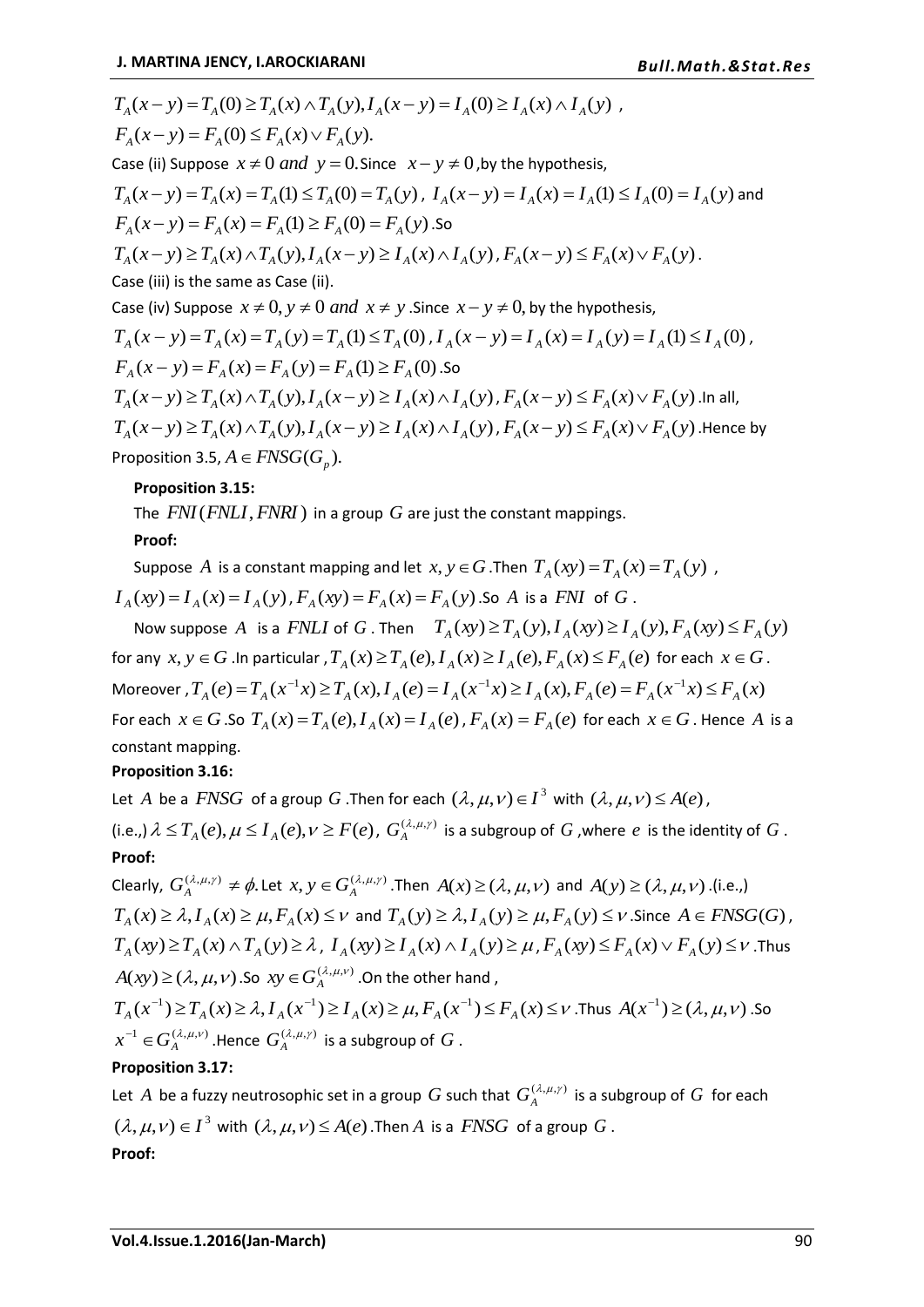For any  $x, y \in G$ , let  $A(x) = (t_1, s_1, r_1)$  and let  $A(y) = (t_2, s_2, r_2)$ . Then clearly,  $x \in G_A^{(t_1, s_1, r_1)}$  and  $y\!\in\! G_A^{(t_2,s_2,r_2)}.$  Suppose  $\,t_1\!<\!t_2$  ,  $\,s_1\!<\!s_2$  and  $\,r_1\!> \!r_2$  . Then  $\,G_A^{(t_2,s_2,r_2)}\subset\! G_A^{(t_1,s_1,r_1)}$  $G_A^{(t_2, s_2, r_2)} \subset G_A^{(t_1, s_1, r_1)}$ . Thus  $y \in G_A^{(t_1, s_1, r_1)}$ . Since  $G_A^{(t_1,s_1,r_1)}$  is a subgroup of  $G$  ,  $xy \in G_A^{(t_1,s_1,r_1)}$  .Then  $A(xy) \!=\! (t_1,s_1,r_1)$  .  $(i.e.,) T_A(xy) \ge t_1, I_A(xy) \ge s_1, F_A(xy) \le r_1.$ So  $T_A(xy) \ge T_A(x) \wedge T_A(y), I_A(xy) \ge I_A(x) \wedge I_A(y)$  ,  $F_A(xy) \le F_A(x) \vee F_A(y)$  .For each  $x \in G$  , let  $A(xy) = (\lambda, \mu, \nu)$ . Then  $x \in G_A^{(\lambda, \mu, \gamma)}$ . Since  $G_A^{(\lambda, \mu, \gamma)}$  is a subgroup of  $G, x^{-1} \in G_A^{(\lambda, \mu, \gamma)}$ . So  $A(x^{-1}) \ge (\lambda, \mu, \nu)$  .(i.e.,)  $T_A(x^{-1}) \ge T_A(x), I_A(x^{-1}) \ge I_A(x), F_A(x^{-1}) \le F_A(x)$  .Hence  $A$  is a *FNSG* of a group *G* .

# **Proposition 3.18:**

Let  $A$  be a fuzzy neutrosophic set in  $X$  and let  $(\lambda_1, \mu_1, \nu_1), (\lambda_2, \mu_2, \nu_2) \in \text{Im}(A)$  . If  $\lambda_1 < \lambda_2, \mu_1 < \mu_2, \nu_1 > \nu_2$  then  $A^{(\lambda_1, \mu_1, \nu_1)} \supset A^{(\lambda_2, \mu_2, \nu_2)}.$ 

**Result 3.19:** Let A be a fuzzy neutrosophic set in a group  $G$  . Then A is a  $FNSG$  of  $G$  if and only if  $A^{(\lambda,\mu,\nu)}$  is a subgroup of  $G$  for each  $(\lambda,\mu,\nu)\in\mathrm{Im}(A)$  .

# **Definition 3.20:**

Let A be a  $FNSG$  of group G and let  $(\lambda, \mu, \nu) \in \text{Im}(A)$ . Then the subgroup  $A^{(\lambda, \mu, \nu)}$  is called a  $(\lambda, \mu, \nu)$  – level subgroup of A.

## **Lemma 3.21:**

Let  $A$  be any fuzzy neutrosophic set in X.Then  $T_A(x) = \vee \{ \lambda : x \in A^{(\lambda,\mu,\nu)} \},$  $I_A(x) = \vee \{ \mu : x \in A^{(\lambda,\mu,\nu)} \}, F_A(x) = \wedge \{ \nu : x \in A^{(\lambda,\mu,\nu)} \}$  where  $x \in X$  and  $(\lambda,\mu,\nu) \in I^3$  with  $\lambda + \mu + \nu \leq 3$ .

**Proof:** Let  $\alpha = \vee \{ \lambda : x \in A^{(\lambda,\mu,\nu)} \}, \beta = \vee \{ \mu : x \in A^{(\lambda,\mu,\nu)} \}, \gamma = \wedge \{ \nu : x \in A^{(\lambda,\mu,\nu)} \}$  and let  $\varepsilon > 0$  be arbitrary. Then  $\alpha - \varepsilon < \vee \{ \lambda : x \in A^{(\lambda,\mu,\nu)} \}, \beta - \varepsilon < \vee \{ \mu : x \in A^{(\lambda,\mu,\nu)} \}, \gamma + \varepsilon > \wedge \{ \nu : x \in A^{(\lambda,\mu,\nu)} \}$ . Thus there exist  $\lambda, \mu, \nu \in I$  with  $\lambda + \mu + \nu \leq 3$  such that  $x \in A^{(\lambda,\mu,\nu)}$ ,

 $\alpha-\varepsilon < \lambda, \beta-\varepsilon < \mu, \gamma+\varepsilon > \nu$ . Since  $x \in A^{(\lambda,\mu,\nu)}$ ,  $T_A(x) \ge \lambda, I_A(x) \ge \mu, F_A(x) \le \nu$ . Thus  $T_A(x) > \alpha - \varepsilon, I_A(x) > \beta - \varepsilon, F_A(x) < \gamma + \varepsilon$  . Since  $\varepsilon > 0$  is arbitrary,

$$
T_A(x) \ge \alpha, I_A(x) \ge \beta, F_A(x) \le \gamma.
$$

We now show that  $T_A(x) \le \alpha$ ,  $I_A(x) \le \beta$ ,  $F_A(x) \ge \gamma$  . Suppose  $T_A(x) = t_1$ ,  $I_A(x) = t_2$ ,  $F_A(x) = t_3$ .Then  $t_1 + t_2 + t_3 \leq 3$ .Thus  $x \in A^{(t_1,t_2,t_3)}$ .So  $t_1 \in \{ \lambda : x \in A^{(\lambda,\mu,\nu)} \}$ ,  $t_1 \in \left\{ \lambda : x \in A^{(\lambda,\mu,\nu)} \right\}, t_2 \in \left\{ \mu : x \in A^{(\lambda,\mu,\nu)} \right\},$  $t_2 \in \{\mu : x \in A^{(\lambda,\mu,\nu)}\}\,$  $\{\nu : x \in A^{(\lambda,\mu,\nu)}\}$ .  $t_3 \in \left\{v : x \in A^{(\lambda,\mu,\nu)}\right\}$ . Thus,  $t_1 \leq \sqrt{\lambda} : x \in A^{(\lambda,\mu,\nu)}\left\{v\right\}$  $t_1 \leq \sqrt{\lambda}: x \in A^{(\lambda,\mu,\nu)} \, \Big\} t_2 \leq \sqrt{\mu: x \in A^{(\lambda,\mu,\nu)}} \Big\},$  $t_2 \leq \sqrt{\mu : x \in A^{(\lambda,\mu,\nu)}}$ ,  $t_3 \geq \sqrt{\nu : x \in A^{(\lambda,\mu,\nu)}}$  $t_3 \ge \wedge \sqrt{\nu}$ :  $x \in A^{(\lambda,\mu,\nu)}$  $I_A$ (*x*)  $\leq \alpha$ ,  $I_A$  (*x*)  $\leq \beta$ ,  $F_A$  (*x*)  $\geq \gamma$ .

This completes the proof.

We shall denote by  $(A)$  the  $\emph{FNSG}$  generated by the fuzzy neutrosophic set  $\emph{A}$  in  $G$  . We shall use the same notation  $(A^{(\lambda,\mu,\nu)})$  for the ordinary subgroup of the group generated by the level subset  $A^{(\lambda,\mu,\nu)}$ 

# **Theorem 3.22:**

Let  $G$  be a group and let  $A \in FNS(G)$  . Let  $A^* \in FNS(G)$  be defined as follows : for each  $x \in G$  ,  $T_{A^*}(x) = \vee \{\lambda : x \in A^{(\lambda,\mu,\nu)}\}\$   $I_{A^*}(x) = \vee \{\mu : x \in A^{(\lambda,\mu,\nu)}\}\$ ,  $F_{A^*}(x) = \wedge \{\nu : x \in A^{(\lambda,\mu,\nu)}\}$ , where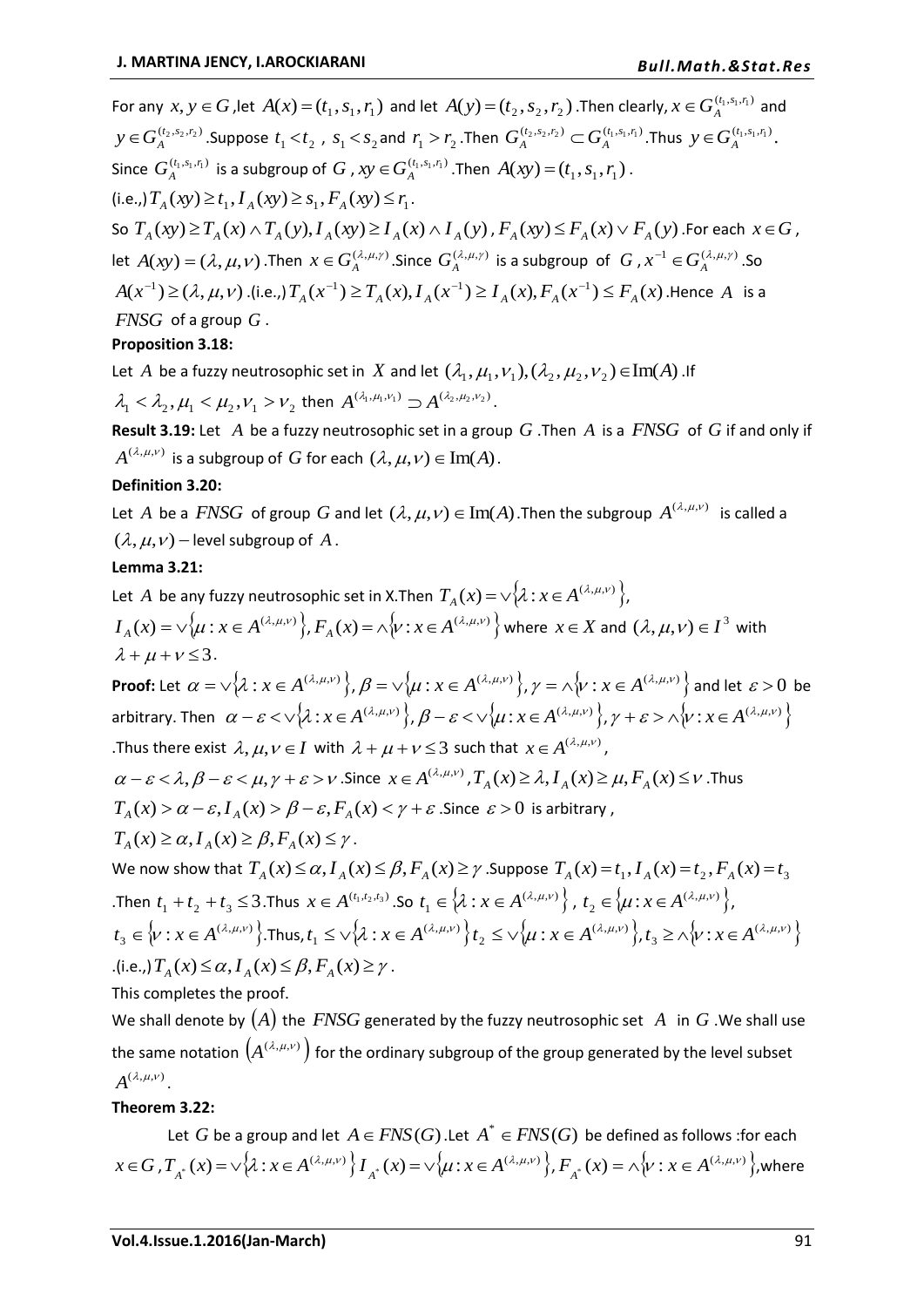$\lambda, \mu, \nu \in I$  with  $\lambda + \mu + \nu \leq 3$ . Then  $A^*$  is a *FNSG* of  $G$  such that

 $A^* = \bigcap \{B \in FNSG(G)$  :  $A \subset B\}$  .In this case ,  $A^*$  is called the fuzzy neutrosophic subgroup generated by  $A$  in  $G$  and denoted by  $(A)$ . **Proof:**

Let  $(t_1, t_2, t_3) \in \text{Im}(A^*)$  and let  $\alpha = t_1 - \frac{1}{n}, \beta = t_2 - \frac{1}{n}, \gamma = t_3 + \frac{1}{n}$ *t n t n*  $\alpha = t_1 - \frac{1}{\beta}, \beta = t_2 - \frac{1}{\beta}, \gamma = t_3 + \frac{1}{\beta}$  where *n* is any sufficiently large positive number .Let  $x \in G$  .Suppose  $x \in A^{*(t_1,t_2,t_3)}$  .Then  $T_{A^*}(x) \ge t_1$ ,  $I_{A^*}(x) \ge t_2$  ,  $F_{A^*}(x) \le t_3$ Thus there exist  $\lambda, \mu, \nu \in I$  with  $\lambda + \mu + \nu \leq 3$  such that  $\lambda > \alpha, \mu > \beta, \nu < \gamma$  and  $x \in A^{(\lambda, \mu, \nu)}$ .  $(\alpha, \beta, \gamma) < (\lambda, \mu, \nu)$  and  $\alpha + \beta + \gamma \leq 3$ ,  $A^{(\lambda, \mu, \nu)} \subset A^{(\alpha, \beta, \gamma)}$ . So  $x \in A^{(\alpha, \beta, \gamma)}$ . (i.e.,)  $x \in (A^{(\alpha, \beta, \gamma)})$ .Now suppose  $x \in (A^{(\alpha,\beta,\gamma)})$ .Then  $\alpha \in \{\lambda : x \in (A^{(\lambda,\mu,\nu)})\}\!, \beta \in \{\mu : x \in (A^{(\lambda,\mu,\nu)})\}\!, \gamma \in \{\nu : x \in (A^{(\lambda,\mu,\nu)})\}\!,$ Thus  $\alpha \leq \vee \{\lambda : x \in (A^{(\lambda,\mu,\nu)})\}\!,$  $\beta \leq \vee \{ \mu : x \in (A^{(\lambda,\mu,\nu)}) \}, \gamma \geq \wedge \{ \nu : x \in (A^{(\lambda,\mu,\nu)}) \}.$ So  $\frac{1}{n} - \frac{1}{n} \le T_{A^*}(x), t_2 - \frac{1}{n} \le I_{A^*}(x), t_3 + \frac{1}{n} \ge F_{A^*}(x)$  $I_*(x)$ ,t *n*  $T_{i^*}(x)$ , t *n*  $t_1 - \frac{1}{n} \leq T_{A^*}(x), t_2 - \frac{1}{n} \leq I_{A^*}(x), t_3 + \frac{1}{n} \geq F_{A^*}(x)$ . (i.e.,)  $t_1 \leq T_{A^*}(x), t_2 \leq I_{A^*}(x), t_3 \geq F_{A^*}(x)$ . Hence  $x \in A^{*(t_1,t_2,t_3)}$ . (i.e.,)  $(A^{(\alpha,\beta,\gamma)}) \subset A^{*(t_1,t_2,t_3)}$ . Hence  $A^{*(t_1,t_2,t_3)} = (A^{(\alpha,\beta,\gamma)})$ . Since  $(A^{(\alpha,\beta,\gamma)})$  is a subgroup of G,  $A^{*(t_1,t_2,t_3)}$  is a subgroup of G. By Result 3.19,  $A^*$  is a  $FNSG$  of  $G$ . Now , we show that  $A\subset A^*$  .Let  $x\in G$  .Then by Lemma 3.21,  $T_A(x)=\vee\big\{\!\!\mathcal X:x\in\!\left(A^{(\lambda,\mu,\nu)}\right)\!\!\big\},$  $I_A(x)=\vee\{\mu: x\in\left(A^{(\lambda,\mu,\nu)}\right)\}, F_A(x)=\wedge\{\nu: x\in\left(A^{(\lambda,\mu,\nu)}\right)\}.$  Thus  $T_A(x) \le \sqrt{\lambda}$ :  $x \in (A^{(\lambda,\mu,\nu)})$ ,  $I_A(x) \le \sqrt{\mu}$ :  $x \in (A^{(\lambda,\mu,\nu)})$ ,  $F_A(x) \ge \wedge \sqrt{\nu}$ :  $x \in (A^{(\lambda,\mu,\nu)})$ . So  $A \subset A^*$ . Finally, let B be any  $FNSG$  of G such that  $A \subset B$ . We show that  $A^* \subset B$ . Let  $x \in G$  and  $A^*(x) = (t_1, t_2, t_3)$ . Then  $A^{*(t_1, t_2, t_3)} = (A^{(\alpha, \beta, \gamma)})$ , where  $\alpha = t_1 - \frac{1}{n}, \beta = t_2 - \frac{1}{n}, \gamma = t_3 + \frac{1}{n}$ *t n t n*  $\alpha = t_1 - \frac{1}{n}, \beta = t_2 - \frac{1}{n}, \gamma = t_3 + \frac{1}{n}$ , and *n* is any sufficiently large positive integer. Thus  $x \in (A^{(\alpha,\beta,\gamma)})$ . So  $x = a_1a_2.....a_m$  , where  $a_i$  or  $a_i^{-1}$  belongs to  $A^{(\alpha,\beta,\gamma)}$   $(i = 1,...m)$ . On the other hand,  $T_B(x) = T_B(a_1 a_2 ...... a_m)$  $\geq T_B(a_1) \wedge T_B(a_2) \wedge T_B(a_3) \dots \wedge T_B(a_m)$  $\geq T_A(a_1) \wedge T_A(a_2) \wedge \dots \wedge T_A(a_m) \geq \alpha = t_1 - \frac{1}{n}.$ Similarly  $I_B(x) = I_B(a_1 a_2 ..... a_m)$  $\geq I_B(a_1) \wedge I_B(a_2) \wedge I_B(a_3) \dots \wedge I_B(a_m)$  $\geq I_{A}(a_{1})\wedge I_{A}(a_{2})\wedge.....\wedge I_{A}(a_{m})\geq\beta=t_{2}-\dfrac{1}{n}$  and  $F_p(x) = F_p(a_1 a_2 \dots a_m)$  $\leq F_p(a_1) \vee F_p(a_2) \vee F_p(a_3) \dots \vee F_p(a_m)$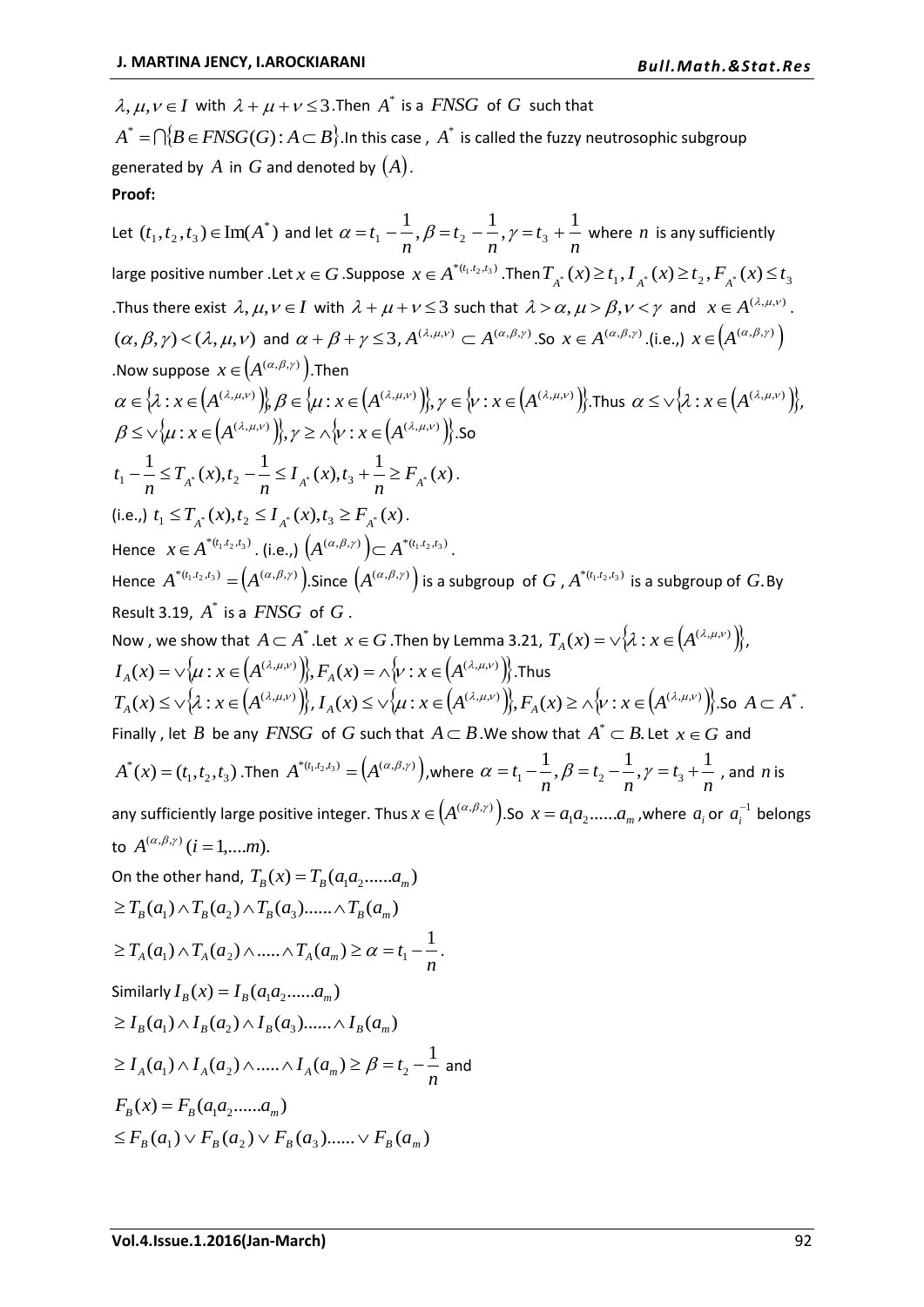$$
\leq F_A(a_1) \vee F_A(a_2) \vee \dots \vee F_A(a_m) \leq \gamma = t_3 + \frac{1}{n}.
$$

Since *n* is sufficiently large positive integer  $, T_B(x) \ge t_1, I_B(x) \ge t_2, F_B(x) \le t_3$ . So  $A^* \subset B$ . Hence  $A^* = \bigcap \{B \in FNSG(G)$  :  $A \mathop{\subset} B\}$  .This completes the proof.

## **Lemma 3.23:**

Let G be a finite group. Suppose there exists a  $FNSG$  A of G satisfying the following conditions: for any  $x, y \in G$ ,

$$
(i) A(x) = A(y) \Rightarrow (x) = (y)
$$

$$
(ii) T_A(x) > T_A(y), I_A(x) > I_A(y), F_A(x) < F_A(y) \Rightarrow (x) \subset (y)
$$
. Then *G* is cyclic.

# **Proof:**

Suppose A is constant on G. Then  $A(x) = A(y)$  for any  $x, y \in G$ . By the condition (i),  $(x) = (y)$ .So  $G = (x)$ . Now suppose A is not constant on G . Let

Im(A) = {
$$
(t_0, s_0, r_0), (t_1, s_1, r_1), \dots, (t_n, s_n, r_n)
$$
}, where

 $t_0 > t_1 > ...... > t_n, s_0 > s_1 > ...... > s_n, r_0 < r_1 < ...... < r_n$ . Then by Proposition 3.18 and Result 3.19, we obtain the chain of level subgroups of  $A$  :  $A^{(t_0,s_0,r_0)} \subset A^{(t_1,s_1,r_1)} \subset ..... \subset A^{(t_n,s_n,r_n)} = G$  .

Let  $x \in G - A^{(t_{n-1}, s_{n-1}, r_{n-1})}$  We show that  $G = (x)$  . Let  $g \in G - A^{(t_{n-1}, s_{n-1}, r_{n-1})}$  . Since

$$
t_0 > t_1 > \dots > t_n, s_0 > s_1 > \dots > s_n, r_0 < r_1 < \dots < r_n, A(g) = A(x) = A^{(t_{n-1}, s_{n-1}, r_{n-1})}
$$
. By the condition (i), (g) = (x). Thus  $G - A^{(t_{n-1}, s_{n-1}, r_{n-1})} \subset (x)$ . Now let  $g \in A^{(t_{n-1}, s_{n-1}, r_{n-1})}$ . Then

$$
T_A(g) \ge t_{n-1} > t_n = T_A(x), I_A(g) \ge s_{n-1} > s_n = I_A(x), F_A(g) \le r_{n-1} < r_n = F_A(x)
$$
. By the condition (ii),

 $f(g) \subset (x)$  .Thus  $A^{(t_{n-1}, s_{n-1}, r_{n-1})} \subset (x)$  .So  $G = (x)$  .Hence in either case ,  $G$  is cyclic.

### **Lemma 3.24:**

Let  $G$  be a cyclic group of order  $p^n$  , where  $p$  is prime . Then there exists a  $FNSG$   $A$ 

of  $G$  satisfying the following conditions: for any  $x, y \in G$ ,

$$
(i) A(x) = A(y) \Rightarrow (x) = (y)
$$

 $(iii) T_{4}(x) > T_{4}(y), I_{4}(x) > I_{4}(y), F_{4}(x) < F_{4}(y) \Rightarrow (x) \subset (y).$ 

# **Proof:**

Consider the following chain of subgroups of *G* :

 $(e)$  =  $G_0$   $\subset$   $G_1$   $\subset$  ....  $\subset$   $G_{n-1}$   $\subset$   $G_n$  =  $G$  , where  $G_i$  is the subgroup of  $G$  generated by an element of order  $p^i$ ,  $i = 0,1,...n$  and  $e$  is the identity of  $G$  . We define a complex mapping

$$
A = (T_A, I_A, F_A): G \to I^3
$$
 as follows: for each  $x \in G$ ,  $A(e) = (t_0, s_0, r_0)$  and

 $A(x) = (t_i, s_i, r_i)$  if  $x \in G_i - G_{i-1}$  for any  $i = 1, 2, \ldots n$ , where  $t_i, s_i, r_i \in I$  such that  $t_i + s_i + r_i \leq 3$ ,  $t_0 > t_1 > ...... > t_n, s_0 > s_1 > ...... > s_n, r_0 < r_1 < ...... < r_n$ . Then we can easily check that A is a *FNSG* of *G* satisfying the conditions (i) and (ii).

From Lemma 3.23 and Lemma 3.24 we obtain the following :

# **Theorem 3.25:**

Let  $G$  be a group of order  $p^n$ . Then  $G$  is cyclic if and only if there exists a  $FNSG$   $A$ 

- of  $G$  such that for any  $x, y \in G$ ,
- $(i) A(x) = A(y) \implies (x) = (y)$